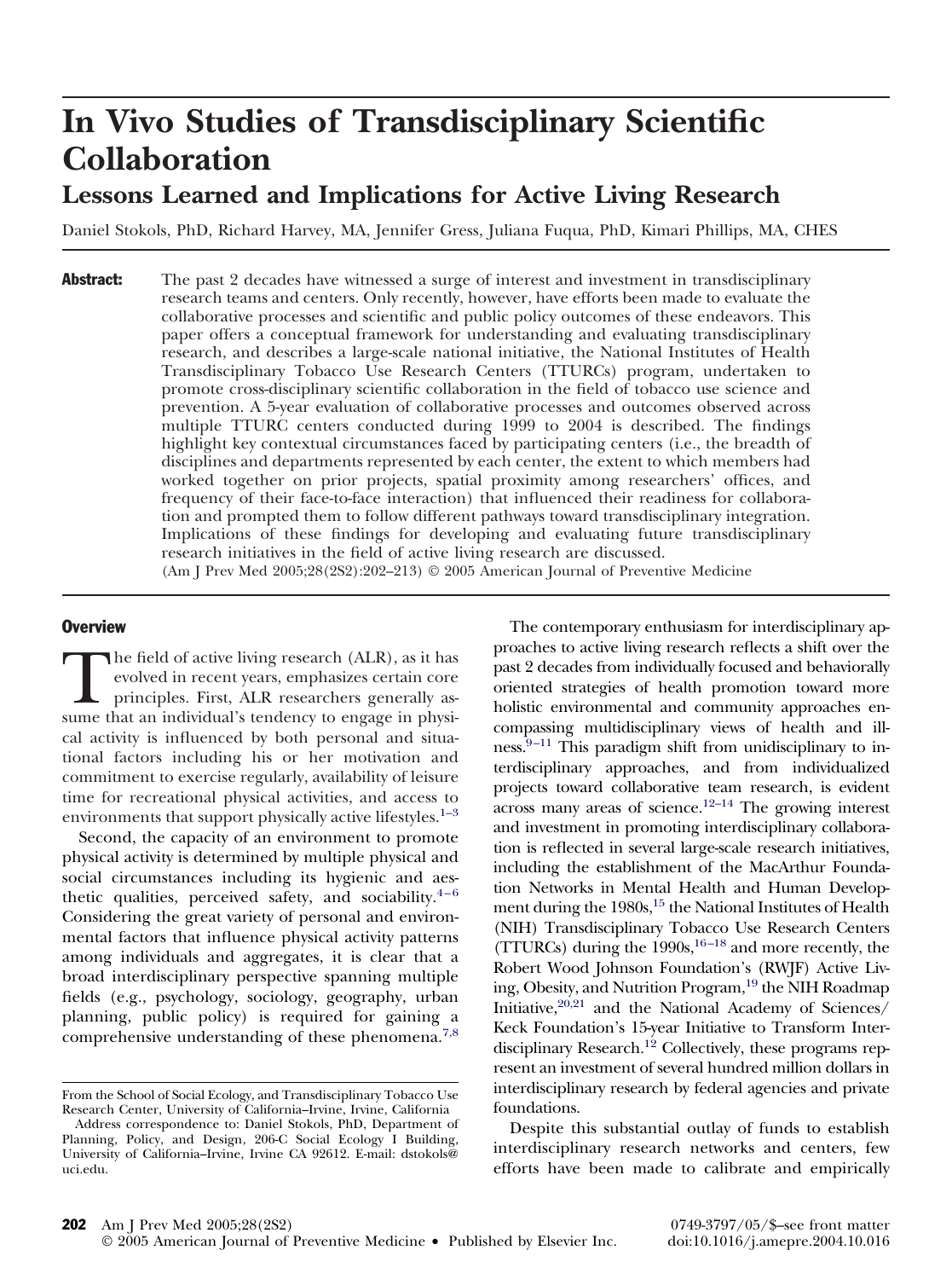assess the relative advantages and cost-effectiveness of these initiatives as compared to unidisciplinary singleinvestigator grants[.15,22,23](#page-11-0) The dearth of prior efforts to evaluate the tangible benefits of interdisciplinary research may be attributable to the now widespread belief, both within and outside academia, that integrative cross-disciplinary approaches to scientific and community problems afford greater explanatory power and societal value than unidisciplinary studies.<sup>14,24-26</sup> Although many scientists take for granted the presumed benefits of interdisciplinarity as a framework for organizing research, important questions can be raised about the relative effectiveness of alternative strategies for conducting interdisciplinary investigations. It is not clear that these different implementation strategies are equally effective in achieving the potential benefits of interdisciplinary research. For instance, an individual scientist may choose to work on his or her own in developing an interdisciplinary approach to a particular research question, without joining a collaborative research team. Alternatively, multiple researchers trained in different fields may decide to combine their efforts as members of a collaborative team focusing on a particular topic. Little is known about the relative advantages and disadvantages of these noncollaborative and collaborative forms of interdisciplinary research. Moreover, for collaborative ventures it is important to distinguish between geographically dispersed research teams (e.g., as exemplified by the MacArthur Foundation Networks and many RWJF active living research projects) and place-based research centers (such as the NIH TTURCs and Comprehensive Cancer Centers), since the scientific processes and outcomes generated by these alternative arrangements may be quite different.<sup>27,28</sup>

Evaluating the scientific, public policy, and health outcomes of various forms of interdisciplinary research has become increasingly important as government agencies and private foundations continue to allocate substantial resources toward such initiatives. As a basis for evaluating the cost-effectiveness of these expenditures, a comprehensive science of interdisciplinarity is needed. The science of interdisciplinarity as we envision it would (1) address fundamental conceptual issues, including the defining features and differences between unidisciplinary versus cross-disciplinary research<sup>29</sup> (encompasses the subcategories of multidisciplinary, interdisciplinary, and transdisciplinary research, each of which is described in the next section); (2) offer a typology of alternative strategies for conducting cross-disciplinary research; (3) provide a set of methodologic tools for recording the processes and products of cross-disciplinary research, encompassing both quantitative and qualitative measures, and prospective as well as cross-sectional research designs; and (4) posit theoretically derived, testable hypotheses regarding the key organizational, interpersonal, institu-

tional, and environmental circumstances that facilitate or hinder the success of cross-disciplinary research efforts.

A detailed discussion of the science of interdisciplinarity is beyond the scope of this paper. This newly emerging field is at such an early stage in its development that neither longitudinal comparative studies of unidisciplinary and cross-disciplinary research initiatives, nor evidence-based algorithms for modeling their respective near- and long-term outcomes, are yet available. A span of 2 to 3 decades may be required for evaluating the cumulative scientific, public policy and health outcomes of a particular interdisciplinary initiative such as the NIH TTURC Centers, the RWJF Active Living, Obesity, and Nutrition Program, or the NAS/ Keck Initiative to Transform Interdisciplinary Research.

The above caveats notwithstanding, it is important that we begin to take initial steps toward conceptualizing and measuring the ongoing processes and nearterm outcomes of interdisciplinary research projects. These initial efforts will establish a preliminary database that eventually can be linked to more distal scientific, policy, and health outcomes as those longer-term consequences of interdisciplinary research take shape in the coming years. The remaining sections of this paper describe the methodologic approaches and empirical findings of one such effort, namely, a cross-center comparative study of multiple NIH TTURC centers[.27,30](#page-11-0) This ongoing investigation focuses on the day-to-day activities of place-based collaborative research teams rather than on geographically dispersed networks or on sole-investigator interdisciplinary projects. Moreover, it employs a participant-observation comparative case study methodology $31-33$  to examine collaborative activities among TTURC scientists as they occur in vivo, that is, in the context of their everyday research environments. The emphasis here is on grounded theory development rather than on hypothesis testing and validation.<sup>34,35</sup> This single investigation does not represent all facets of the science of transdisciplinarity, but it has generated new insights and provocative findings about collaborative research processes and outcomes, nonetheless. We believe that these findings have important implications for the organization of interdisciplinary initiatives in the field of active living research and beyond. These implications are discussed in the concluding section of the paper.

#### Evaluating the Collaborative Processes and Outcomes of Transdisciplinary Research Centers

In 1999, the NIH established seven TTURCs at Brown University, Yale University, and Georgetown University, and the Universities of Wisconsin, Minnesota, California–Irvine (UCI) and Southern California (USC). The initial phase of this 5-year, \$70-million initiative con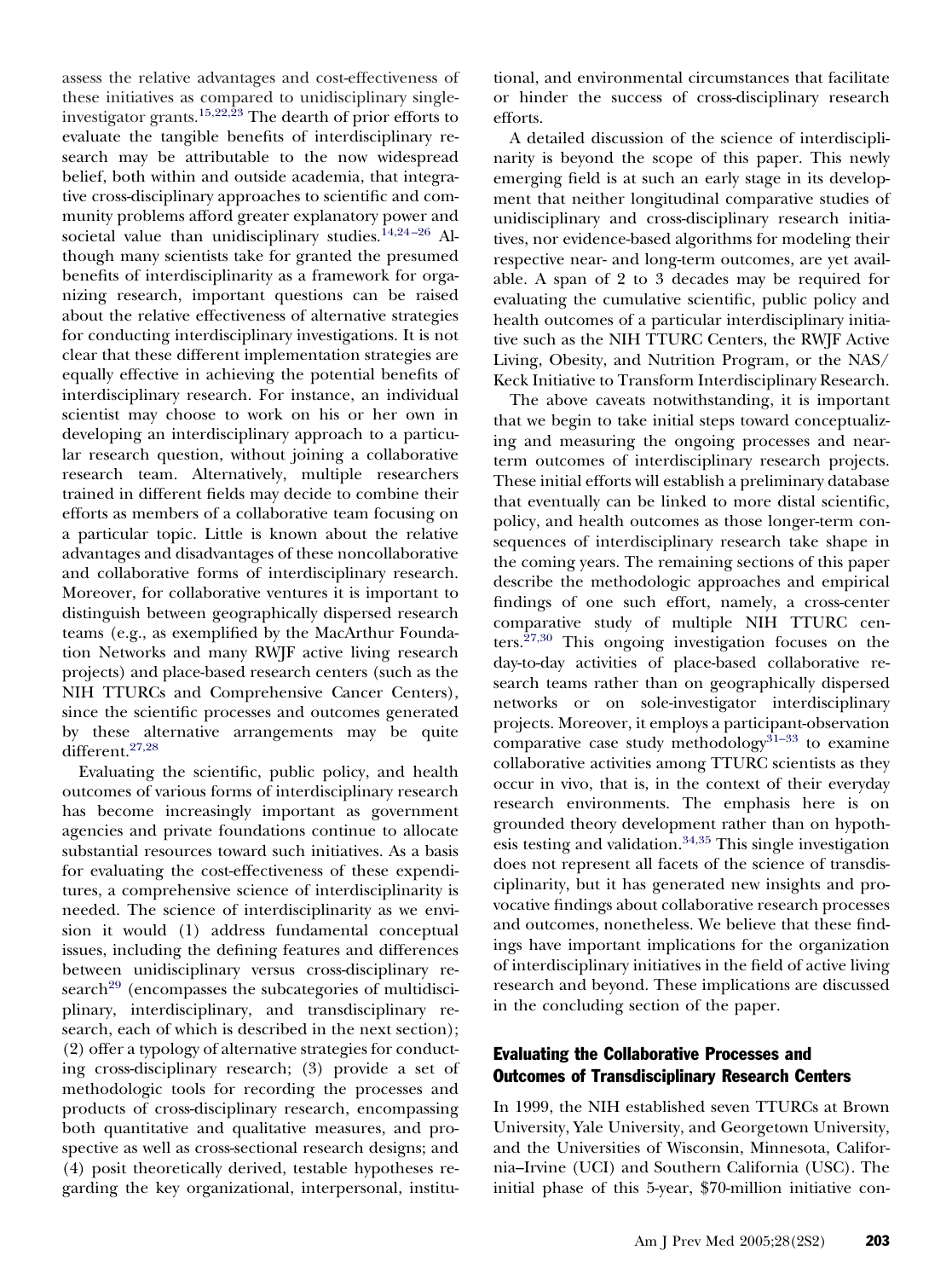cluded in August 2004, and several TTURC centers have been approved for funding over the next five years[.36](#page-11-0) A distinguishing feature of the TTURC initiative is its explicit emphasis on the goal of promoting transdisciplinary intellectual integration in the field of tobacco science. The TTURC requests for applications incorporate Rosenfield's<sup>29</sup> conceptualization of transdisciplinary collaborative research as distinct from multidisciplinary and interdisciplinary research. According to Rosenfield,<sup>29</sup> transdisciplinarity is a process by which researchers work together to develop a shared conceptual framework that integrates and extends disciplinespecific theories, concepts, and methods to address a common research problem. By contrast, multidisciplinarity is a process whereby researchers in different disciplines work independently or sequentially, each from his or her own disciplinary perspective, to address a particular research topic. Interdisciplinary collaborations involve greater sharing of information and closer coordination among researchers from different fields than occur in multidisciplinary projects, but the participants remain anchored in their respective disciplinary perspectives and stop short of achieving the novel and integrative conceptual models that are the hallmark of transdisciplinary research. Rosenfield<sup>29</sup> suggests that the creative potential of cross-disciplinary collaboration increases as scientists move from multidisciplinary and interdisciplinary projects toward transdisciplinary research, since the latter entails more extensive collaborative dialogue among co-investigators, and thus, is more likely to yield conceptual integrations of broader scope and societal impact than those associated with multidisciplinary and interdisciplinary strategies.

One component of the TTURC established at UC Irvine is the Transdisciplinary Core Research Project (TD Core Study), the major goal of which is to gain an understanding of key factors that enhance or impede the success of transdisciplinary scientific research on tobacco use and control. $37$  To achieve that goal, the TD Core research team developed (1) measurement criteria for distinguishing among multidisciplinary, interdisciplinary, and transdisciplinary scientific collaborations; (2) a working conceptual model that identifies antecedents, intermediate processes, and near-term outcomes of team research as an initial step toward developing a grounded theory of transdisciplinary scientific collaboration (TDSC); and (3) a 5-year participant observation case study to document the processes and outcomes of TDSC at multiple TTURC centers. The conceptual model underlying the TD Core study, as well as the methods and findings of this research, are summarized below as a basis for understanding its implications for organizing future transdisciplinary research initiatives focusing on active living, obesity, and other public health issues. A more detailed discussion of the research design, methods, and findings of the TD Core Study can be found in earlier articles.<sup>27,38</sup>

#### Conceptual and Methodologic Strategies of TD Core Study

The TD Core Study, from its inception, has been guided by a working model of scientific collaboration that incorporates antecedent conditions (intrapersonal, social, physical environmental, organizational, and institutional factors) that influence the collaborative "readiness" of research teams and centers, as well as intervening processes (e.g., behavioral, affective, and interpersonal experiences of team members, and their intellectual efforts to create and integrate new scientific ideas) that contribute directly or indirectly to the development of short- and longer-term collaborative research products and outcomes (e.g., the development of new concepts, integrative models, new training programs, institutional changes to support transdisciplinary collaboration, and innovative public health policies and programs). The conceptual model is shown in [Figure 1.](#page-3-0)

The specific antecedent factors, processes, and outcomes shown in [Figure 1](#page-3-0) are included in the proposed model based on both previous analyses of scientific collaboration and the authors' conceptualization of the dynamics of transdisciplinary research[.13,15,27,29](#page-11-0) The top arrows in [Figure 1](#page-3-0) depict the influence of antecedent factors on collaborative processes, and the influence of those processes on transdisciplinary research outcomes. The bottom arrows indicate that the outcomes of collaboration (e.g., achievement of novel and integrative theories, institutional changes to better support transdisciplinary research) can, in turn, influence subsequent collaborative processes (e.g., feelings of satisfaction among team members resulting from the development of novel ideas and conceptual frameworks), and also modify an institution's or organization's readiness for undertaking subsequent collaborative projects (e.g., through the allocation of shared research space to support future transdisciplinary endeavors).

Over the course of the 5-year TD Core Study, several methods and measures have been used to record the antecedents, processes, and outcomes of transdisciplinary collaboration including (1) face-to-face interviews with all investigators and research staff at a particular TTURC; (2) structured surveys of TTURC members regarding their experiences of scientific collaboration and their feelings and beliefs regarding the effectiveness of their center in achieving the goals of transdisciplinary scientific collaboration and integration; (3) behavioral observations of centerwide meetings and events to discover and record circumstances that facilitate or hinder scientific collaboration; (4) focus groups conducted with graduate student researchers and postdoctoral fellows to gauge the extent to which a transdisciplinary orientation is conveyed by faculty members to their trainees; and (5) archival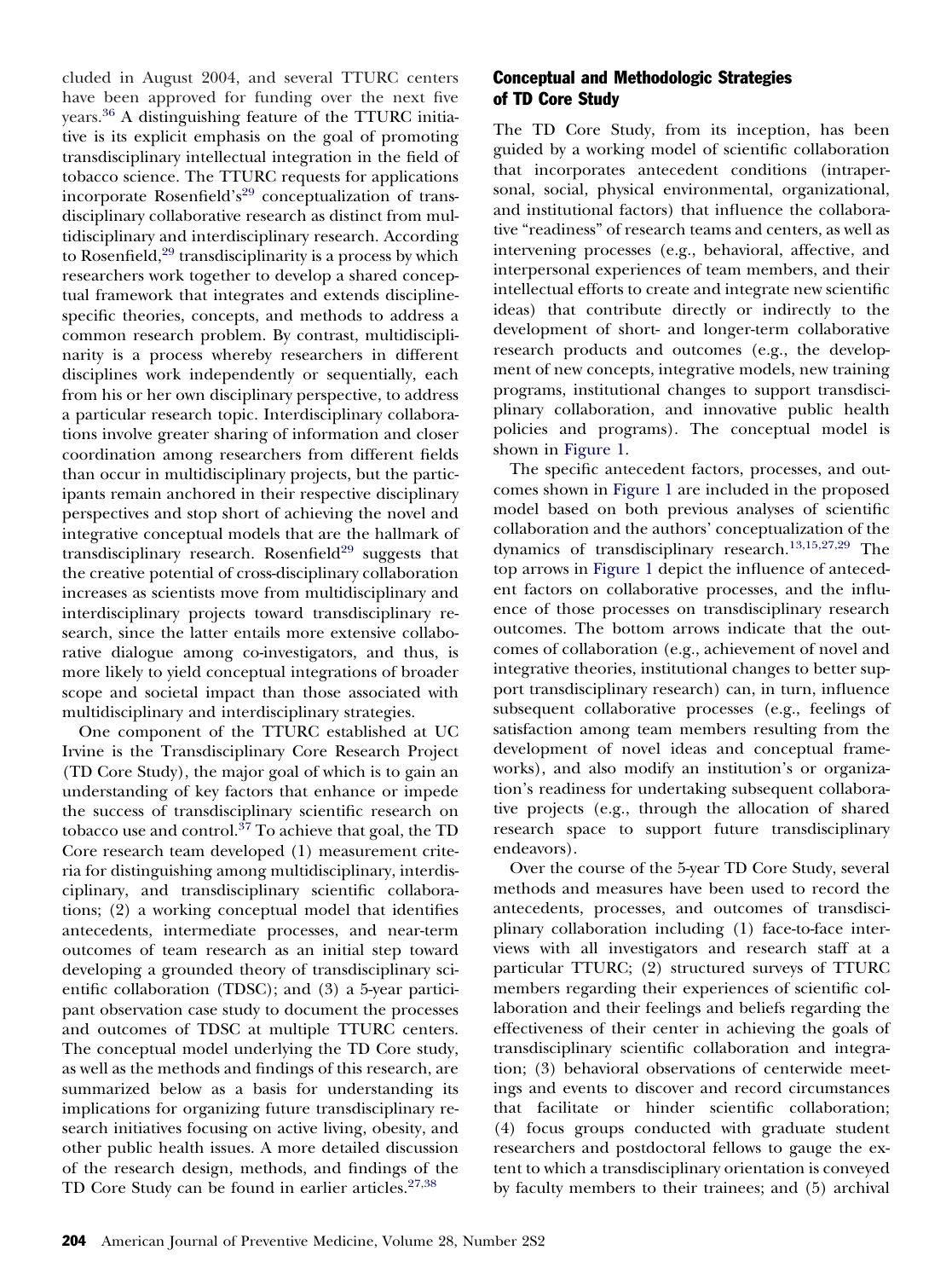<span id="page-3-0"></span>

Figure 1. Conceptual model of transdisciplinary scientific collaboration. Adapted from Stokols et al.<sup>27</sup>

measures of research products such as collaborative publications, research and training proposals, new scientific and community initiatives spanning multiple TTURC centers, and steps taken by a host university to support the transdisciplinary activities of the TTURC located on its campus. (The interviews and surveys of investigators and research staff are conducted semiannually. The focus groups are convened on an annual basis, while behavioral observations of multiple centerwide meetings and archival data are gathered cumulatively each year. Copies of the interview and survey protocols used in the TD Core Study are available at [www.tturc.uci.edu/about/CoreTransdisciplinary.html,](http://www.tturc.uci.edu/about/CoreTransdisciplinary.html) and are described in greater detail in Stokols et al.<sup>27</sup>.)

Although the 1999 proposal to establish the UCI TTURC incorporated a budget and plan for assessing scientific collaboration at only one center (UCI), the six other TTURCs subsequently were invited informally (at the NIH TTURC National Retreat held in San Diego during January 2001) to join the TD Core Study by completing the requisite survey, interview, and meeting observation protocols. Participants at four of the seven centers noted that the additional time required for completing the protocols was too great, but the Brown and USC TTURCs decided that the additional time required was manageable and agreed to participate. Thus, the findings discussed below are derived from data provided by three of the seven TTURC centers between 1999 and 2004. Some of the reported findings are based on data provided by all three of the participating centers, whereas in other cases, they are derived from the data provided by only one or two of the three centers. The most complete survey, interview, observational, and archival data were obtained from the UCI and USC TTURCs due to their geographic proximity in the Los Angeles/Orange County CA region. The TD Core Study team based at UCI was able to make frequent visits to the USC TTURC during each year of the project to conduct interviews and focus groups, and to gather survey, observational, and archival data. A smaller subset of survey and interview data was obtained from members of the Brown TTURC through mailed questionnaires and interviews with project leaders conducted by the TD Core staff at national TTURC retreats during years 2 to 4 of the Initiative.<sup>27</sup> Thus, the three participating TTURCs constitute a convenience sample. Because we did not obtain data from the nonparticipating centers, we were unable to perform comparative analyses across all seven TTURCs to identify possible dimensions on which the participating and nonparticipating centers might have differed from each other.

Given the participant observation case study design of the TD Core project, the reported findings from the first 5 years of the TTURC Initiative must be viewed as exploratory and suggestive rather than conclusive. The TD Core team is comprised of TTURC investigators, trainees, and staff, all of whom are subjectively involved in, rather than objectively detached from, the TTURC Initiative. Thus, team members' interpretations of the data necessarily are influenced by their membership in the TTURC in ways that are not fully known. In an effort to minimize the influence of membership bias on the results, steps were taken to corroborate data gathered using one instrument [e.g., TTURC members' responses to TD Core surveys] with those obtained via other protocols (e.g., comments made during face-toface interviews and informal conversations with research staff, behavioral observations recorded at centerwide meetings). Over the course of the TD Core Study, team members also made efforts to corroborate each other's interpretations of the data and to maximize inter-rater reliability when gathering observational data. However, an important strength of participant-observation case studies is that they afford a finegrained analysis of the day-to-day activities of research center members. Thus, they offer fertile ground for generating theoretical insights and hypotheses about the processes and outcomes of scientific collaboration that can be subjected to quasi-experimental tests in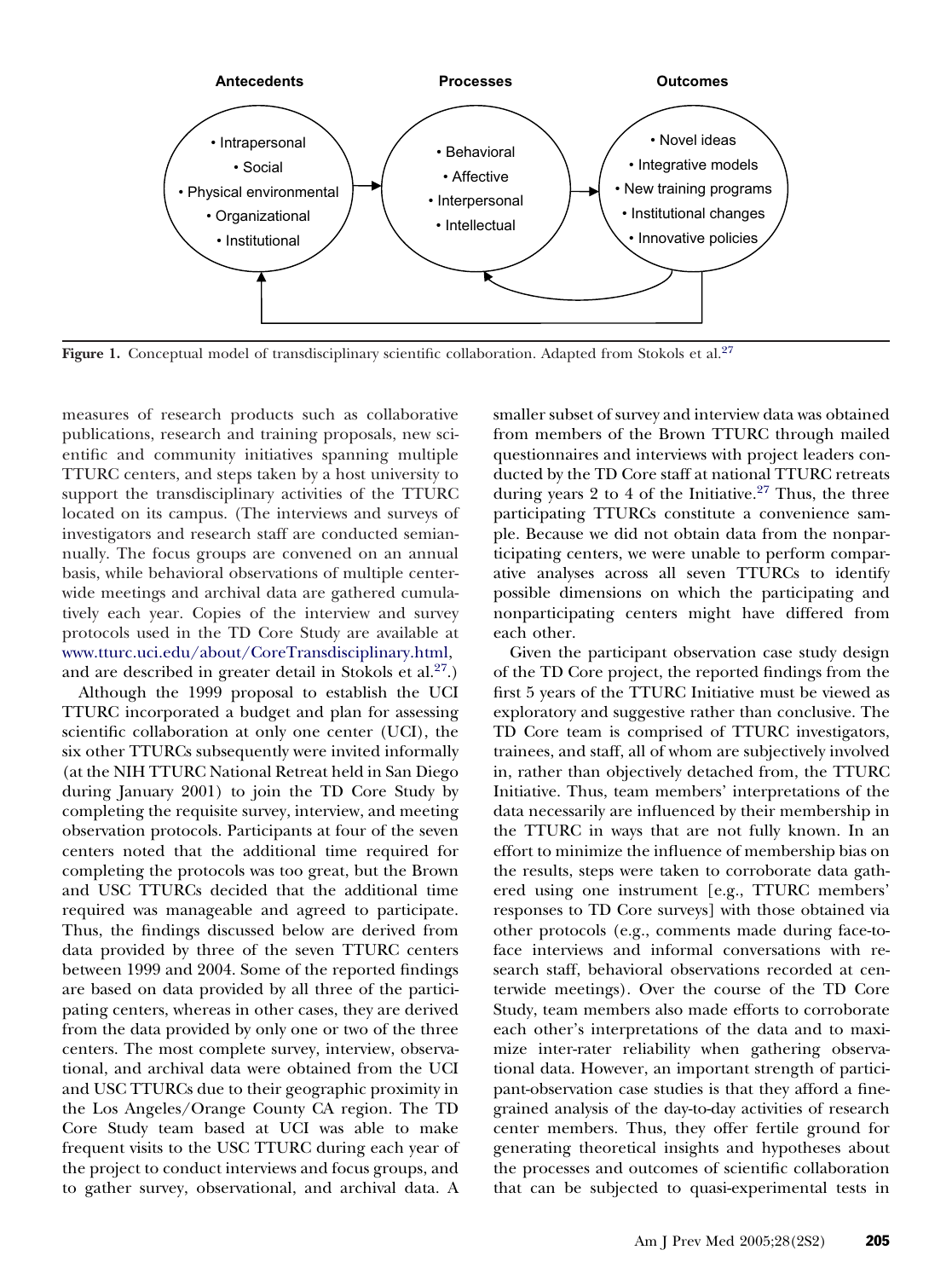later studies. Given the exploratory nature of this research, we focus on descriptive rather than inferential statistics in our presentation of the findings.

## Findings from First 5 Years of TD Core Study

In this section, we summarize key observations and findings derived from the initial 5 years of the TD Core Study. By using multiple methods and measures to probe different facets of scientific collaboration at transdisciplinary research centers (e.g., including affective, behavioral, social, and intellectual dimensions of members' experiences over a 5-year period), the TD Core Study opens different "windows" or vantage points on the collaborative climate, productivity, and effectiveness of these organizations. One finding emerging from the data is that each TTURC is characterized by a unique set of institutional and organizational circumstances that exert important contextual influences on collaborative processes and outcomes. In 1999, the three TTURCs were established within qualitatively distinct contexts or "starting points" for intellectual collaboration, and appear to have followed alternative rather than identical "pathways" in their efforts to achieve transdisciplinary integration over the past 5 years.

## **Antecedents of Transdisciplinary Collaboration**

A striking difference between the USC, UCI, and Brown TTURCs is the dissimilarity of their organizational structures. At USC, the TTURC was established within a pre-existing organized research unit, the Institute for Prevention Research, situated within the Department of Preventive Medicine. The majority of USC TTURC members have overlapping affiliations with the same Institute, university department, and TTURC center. By contrast, members of the Brown and UCI TTURCs are spread across multiple university departments and schools rather than belonging to a common administrative unit. Additionally, USC TTURC members had worked together on collaborative research projects in the years preceding their center's establishment in 1999, whereas investigators at Brown and UCI had less shared history of collaboration prior to the TTURC Initiative. Moreover, members of the USC TTURC share two floors of the same building, whereas offices of the Brown and UCI TTURC participants are dispersed across multiple laboratory and departmental facilities at those campuses. One similarity between the Brown and USC TTURCs is that investigators at those centers work largely from a shared methodologic framework and empirical database, whereas the UCI scientists associated with four major research projects rely for the most part on different research methods and separate data sets.

The common departmental affiliations of participants in the USC TTURC, their history of collaboration on previous projects, and shared research space within the same building enabled them to achieve a smoother and more rapid launch of TTURC projects and core activities than was possible at the Brown and UCI centers. Unlike participants in the USC TTURC, members of the Brown and UCI centers reported that they spent substantial amounts of time during the first 2 years of the Initiative resolving differences in scientific terminology and research strategy, and negotiating collaborative agreements (including formal memoranda of understanding) among themselves and between administrators from their respective campus departments. Another circumstance that facilitated a fast start-up of collaborative activities at the USC center is the relatively narrower scope of disciplines represented among the core and project leaders there (drawn largely from the social and behavioral sciences, with a shared focus on the links among culture, ethnicity, and smoking), as compared to the TTURCs at both Brown and UCI, where participants represent a broad "molecules to society" spectrum of disciplines spanning neuroanatomy, pharmacology, psychiatry, epidemiology, developmental and health psychology, communications, and public policy.

Analyses of TD Core interview, survey, and behavioral observation data over the past 5 years suggest that certain contextual factors, including shared departmental identities among center members, streamlined versus complex administrative arrangements, a history of collaboration among participants on previous research projects, spatial proximity among their offices and laboratory space, and a narrow versus broad scope of disciplines represented among team members enhance their readiness for transdisciplinary collaboration. At the same time, non-overlapping departmental identities, complex administrative structures, little or no history of previous collaboration among team members, geographic separation of their offices and laboratory facilities, and a wide spectrum of disciplinary perspectives among team members reduce their initial preparedness for intellectual collaboration and slow the pace of collaborative activities, especially during the start-up phase of a transdisciplinary research center. Additional contextual factors that have been found in other studies to enhance the collaboration readiness of geographically dispersed research teams and placebased centers are the leadership skills of team directors,<sup>15</sup> the design of organizational incentive structures to encourage collaborative behaviors,<sup>39</sup> and small versus large size of networks and centers.<sup>23</sup> Rhoten,<sup>23</sup> for example, suggests that small  $( $20$  investigators)$  and medium-sized (21 to 50 members) centers are more conducive to the generation of interdisciplinary knowledge than large centers [with  $\geq 50$  investigators]. Each of the TTURCs participating in the TD Core Study have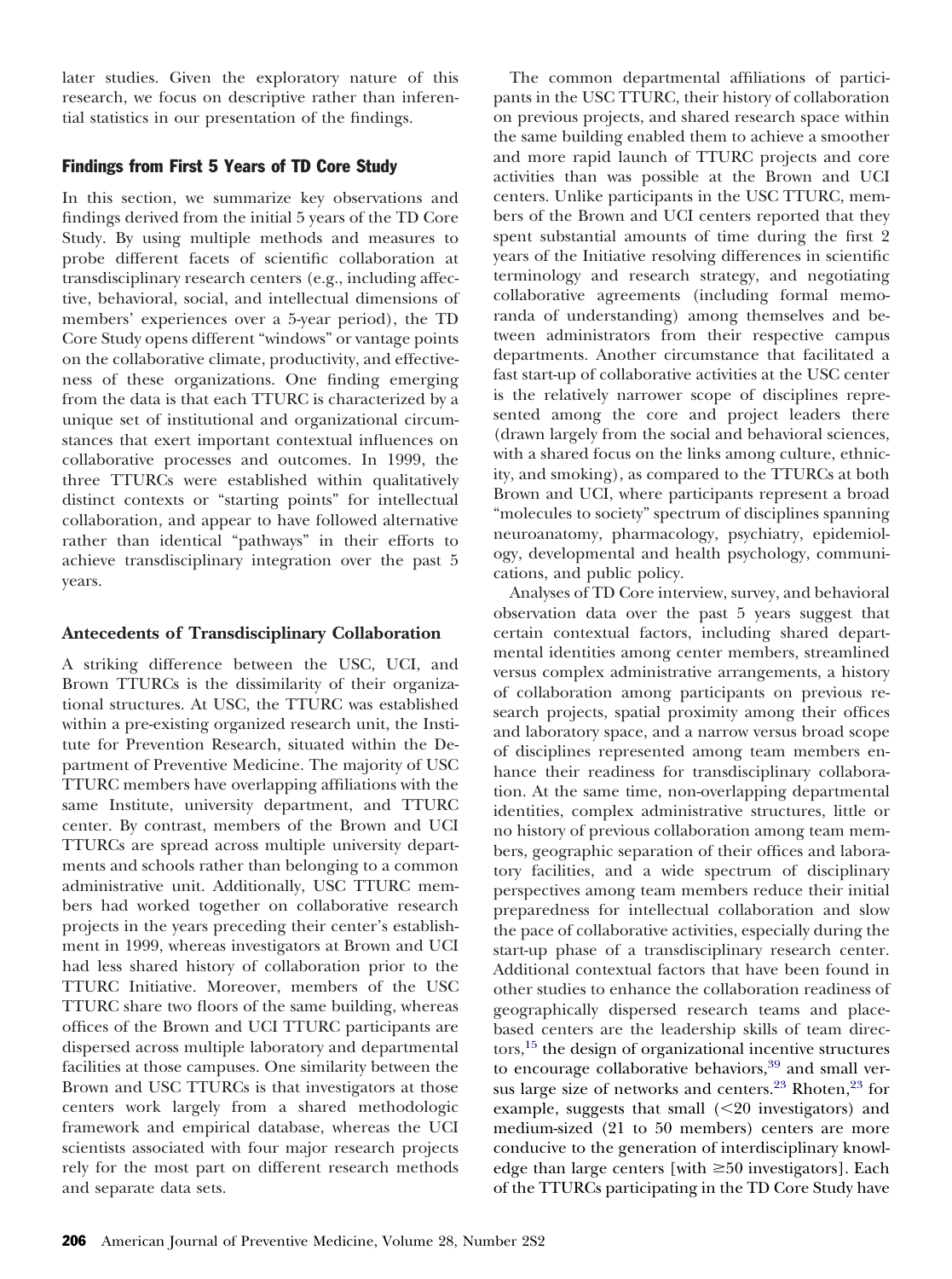between 11 and 18 investigators, co-investigators, and core leaders, combined.

#### **Processes of Transdisciplinary Collaboration**

The conceptual model shown in [Figure 1](#page-3-0) suggests that certain antecedent conditions (including the organizational, institutional, and environmental circumstances mentioned above) influence collaborative processes and products of research teams in important ways. The links between these contextual factors and the behavioral, affective, interpersonal, and intellectual processes observed among TTURC members are described below.

**Behavioral processes.** At the Brown and UCI TTURCs, where nonoverlapping departmental affiliations, lack of shared space, and multidisciplinary diversity placed greater constraints on initial collaboration than at USC, TTURC leaders and members organized a series of brainstorming sessions and off-campus retreats to address cross-disciplinary tensions and to facilitate progress toward intellectual integration. Interviews with members of the Brown and UCI TTURCs indicate that these efforts to improve communications and mutual understanding of divergent disciplinary perspectives have been helpful in promoting sustained collaboration around shared research interests. Moreover, data from the Behavior Change Index administered at UCI as part of the TD Core Study's semiannual survey of investigators reveal cumulative increases in the frequency of transdisciplinary activities during years 3 to 5 of the Initiative. This questionnaire asks respondents to indicate on a seven-point scale (ranging from -3 to  $+3$ ) the degree to which various transdisciplinary behaviors increased, decreased, or remained the same over the course of their involvement with the TTURC (from its inception to the present time). Examples of transdisciplinary activities include reading journals or attending conferences outside one's major field, participating in TTURC working groups to integrate members' ideas, and modifying one's research plans as a result of discussions with TTURC colleagues. As shown in Figure 2, data averaged over three different time points reveal that UCI TTURC investigators spend more time collaborating with TTURC colleagues in working groups for the purpose of integrating each other's ideas and more time reading journals and attending conferences outside their major field than they did during earlier years of the Initiative.

The reports of increased transdisciplinary activities among UCI TTURC members shown in Figure 2 are corroborated by archival records of the number of integrative research meetings organized annually at that center, including monthly (or more frequent) scientific meetings of the Tobacco Research Network, Basic Mechanisms of Addiction Workgroup, and the Public Health Workgroup; as well as the twice yearly centerwide retreats and annual meetings with the mem-



**Figure 2.** Reported increases in transdisciplinary behaviors among UCI TTURC members over the 5-year Initiative. TD, transdisciplinary; TTURC, Transdisciplinary Tobacco Use Research Center; UCI, University of California–Irvine.

bers of other TTURCs. Also, interviews with TTURC investigators indicate that they particularly value centerwide retreats and other scientific meetings that afford opportunities for integrative discussion with each other.

**Affective processes.** Survey data regarding the subjective beliefs and feelings of TTURC members provide additional insight into the collaborative climate and effectiveness of transdisciplinary research centers. For instance, on a semantic differential item asking investigators to rate their TTURC along a 7-point scale (where  $1$ ="scientifically fragmented" and  $7$ ="scientifically integrated"), the responses from UCI investigators over five measurement intervals (from fall 2001 to fall 2003) reflect a modest linear increase in perceived integration from 3.57 during fall 2001 to 4.90 during fall 2003. These data shown in [Figure 3](#page-6-0) (top left) suggest that efforts made by TTURC leaders to organize several integrative research meetings and retreats resulted not only in the higher incidence of reported and observed transdisciplinary behaviors noted earlier, but also prompted a parallel shift in investigators' belief that their center had progressed over successive years from scientific fragmentation toward a moderate level of integration. On the other hand, when the UCI investigators were asked to rate their feelings about the TTURC along the dimensions of "frustrating/satisfying," "unenjoyable/enjoyable," and the extent to which they feel "unappreciated" or "appreciated," their responses (summarized in [Figure 3\)](#page-6-0) reflect nonlinear shifts in both positive and negative directions over successive periods, with the lowest ratings on each scale registered during fall 2002 followed by a positive upswing during spring and fall 2003. Interviews with the UCI investigators conducted during late fall 2002 and the end of fall 2003 suggested at least two circumstances that might have contributed to the affective downswing during fall 2002 and upswing during fall 2003. First, an NIH site visit of the UCI TTURC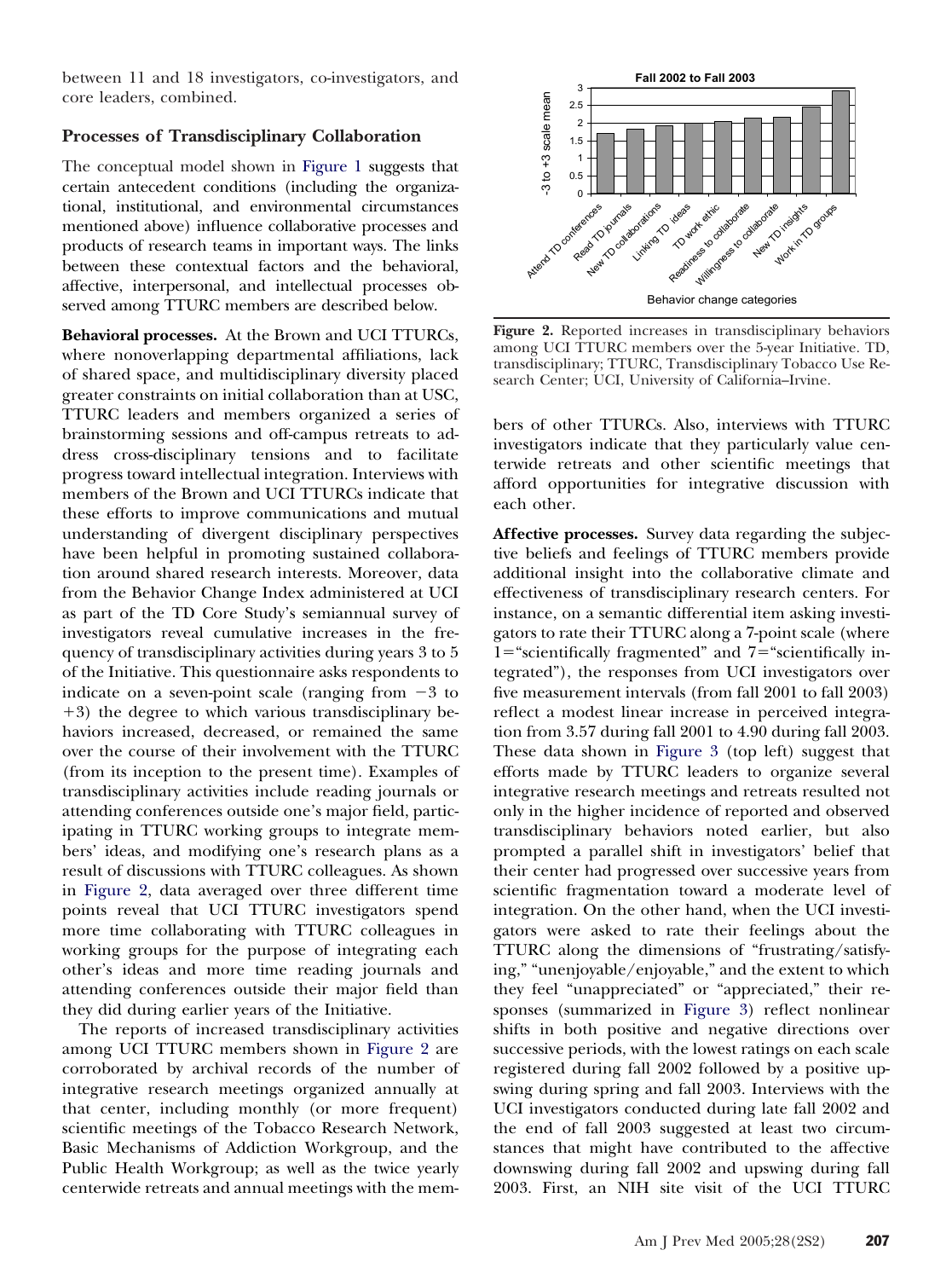<span id="page-6-0"></span>

**Figure 3.** Investigators' semantic differential ratings of the UCI TTURC between fall 2002 and fall 2003. F, fall; S, spring; TTURC, Transdisciplinary Tobacco Use Research Center; UCI, University of California–Irvine.

completed during November 2002 prompted selfcritical scrutiny and some feelings of discouragement among investigators about the incremental rather than rapid rate of transdisciplinary progress during the first 2 years of the Initiative. On the other hand, subsequent notification during early fall 2003 that a continuation request for applications for the TTURC Initiative had been approved by the NIH Board of Scientific Affairs was viewed as encouraging news by TTURC members.

The affective responses summarized in Figure 3 reveal emotional "ups and downs" experienced by UCI TTURC members over the course of their collaboration. This cyclical pattern of affective experiences may be a common feature of transdisciplinary scientific collaboration, at least among the members of placebased research centers who work together closely over a period of several years.

**Interpersonal processes.** Interpersonal processes and levels of social organization exert an important influence on scientists' efforts to achieve transdisciplinary integration. For instance, interpersonal tensions can evoke negative affect, thereby undermining intellectual collaboration, whereas high levels of social support and shared scientific values typically enhance the effectiveness of collaborative endeavors[.15,27,40](#page-11-0) As noted earlier, the multidisciplinary diversity, nonoverlapping departmental affiliations, and lack of shared research space among investigators at the Brown and UCI TTURCs constrained initial collaborative efforts at those centers. At UCI, for example, ten TTURC investigators trained in widely different fields are affiliated with two major academic units, the College of Medicine and the School of Social Ecology. From the TTURCs' inception in 1999, behavioral observations of centerwide meetings and interviews with investigators highlighted recurring differences in scientific terminology and strategy among participants from the two schools. These linguistic and epistemologic differences observed among TTURC scholars from multiple fields are consistent with previous discussions of the divergent scientific world views found within the physical, biological, behavioral, social, and policy sciences.<sup>41-43</sup>

The emergence of two distinctly different perspectives on collaborative processes and outcomes at the UCI TTURC is reflected in analyses of survey data, disaggregated by investigators' primary departmental affiliation. When researchers from the College of Medicine and the School of Social Ecology are grouped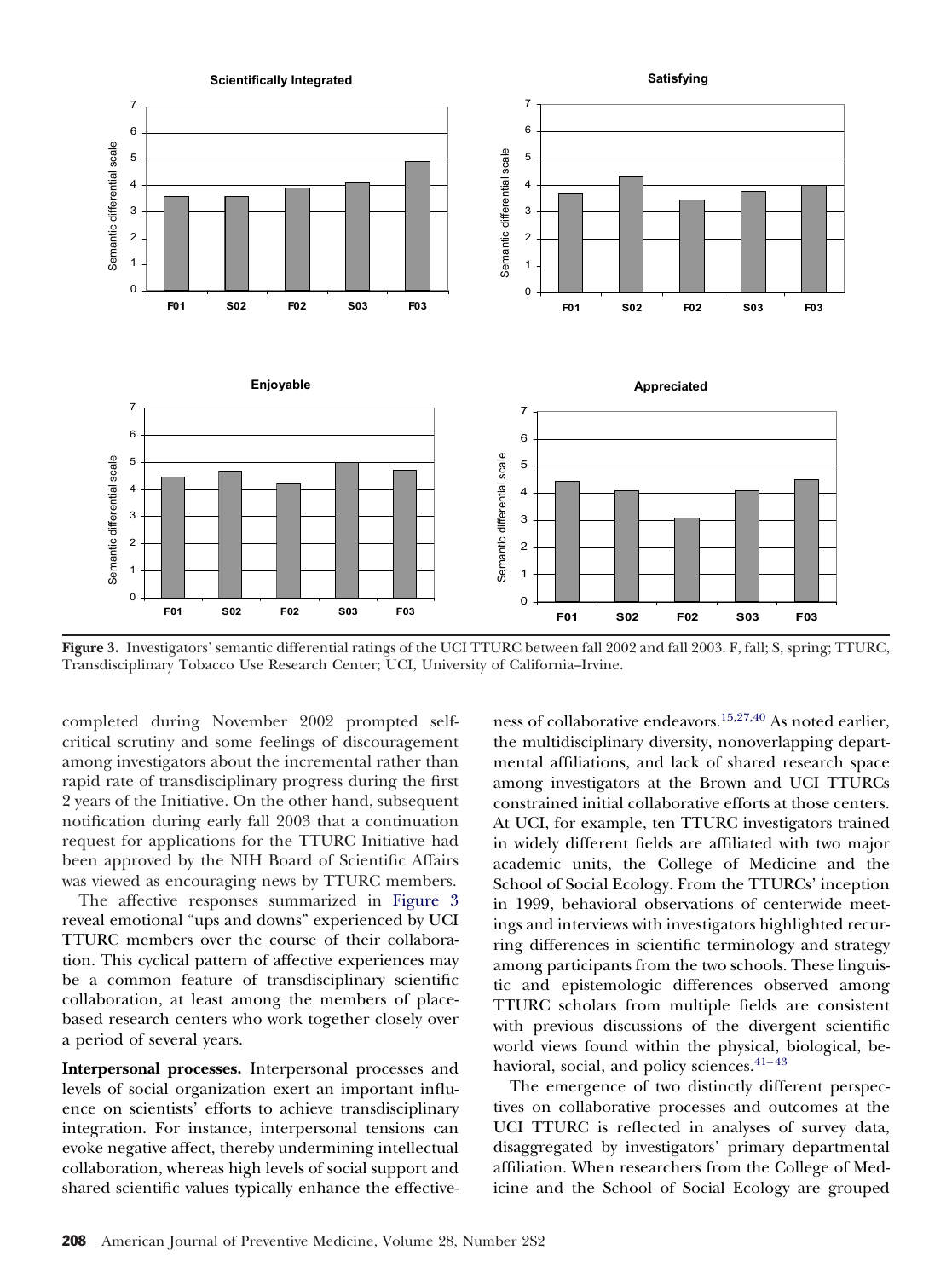<span id="page-7-0"></span>

**Figure 4.** Neuroscientists' and behavioral scientists' semantic differential ratings of the UCI TTURC between fall 2002 and fall 2003. F, fall; S, spring; TTURC, Transdisciplinary Tobacco Use Research Center; UCI, University of California–Irvine.

separately and compared with each other, their ratings of how integrated, satisfying, and enjoyable their TTURC is, and the degree to which they feel appreciated by fellow members, reveal strikingly different patterns. The neuroscience investigators (from the College of Medicine in which the Administrative Core of the TTURC also is based) report consistently higher ratings of scientific integration  $(M=4.85$  across five time points), satisfaction  $(M=4.71)$ , enjoyment  $(M=5.61)$ , and appreciation  $(M=4.95)$  than their behavioral science counterparts (from the School of Social Ecology), whose mean scores on the same variables averaged over five measurement periods are 3.30, 3.08, 3.80, and 3.20, respectively. These data, summarized in Figure 4, reflect what we have come to refer to as the "Mars–Venus effect" (extrapolating from the title of Gray's<sup>[44](#page-11-0)</sup> widely known book about gender differences), in which distinct subgroups of investigators coalesce within the same research organization. In this case, the groups are characterized by divergent scientific perspectives, collaborative orientations, and experiences (rather than by gender differences, the focus of Gray's book). For example, the neuroscience investigators at UCI (the "Martians") consistently provide more positive ratings of the TTURC than the behavioral scientists ("Venusians"). Whether these discrepant patterns of response reflect social desirability bias or other response sets is not known, but the same patterns emerge from analyses of interview and observational data across multiple time points.

Additional evidence for the emergence of two distinct groupings of researchers at UCI was obtained from the Collaborative Relations Survey completed by ten investigators during spring 2003. (Data from the Collaborative Relations Survey were not available for the Brown and USC TTURCs.) This questionnaire assesses network relationships among the scientists and includes an item that measures the extent to which each person is working to integrate ideas with each other investigator. Each respondent rated his or her relationship with each other investigator on this item using a 7-point scale where  $1 = \text{``not at all''}$  and  $7 = \text{``very}$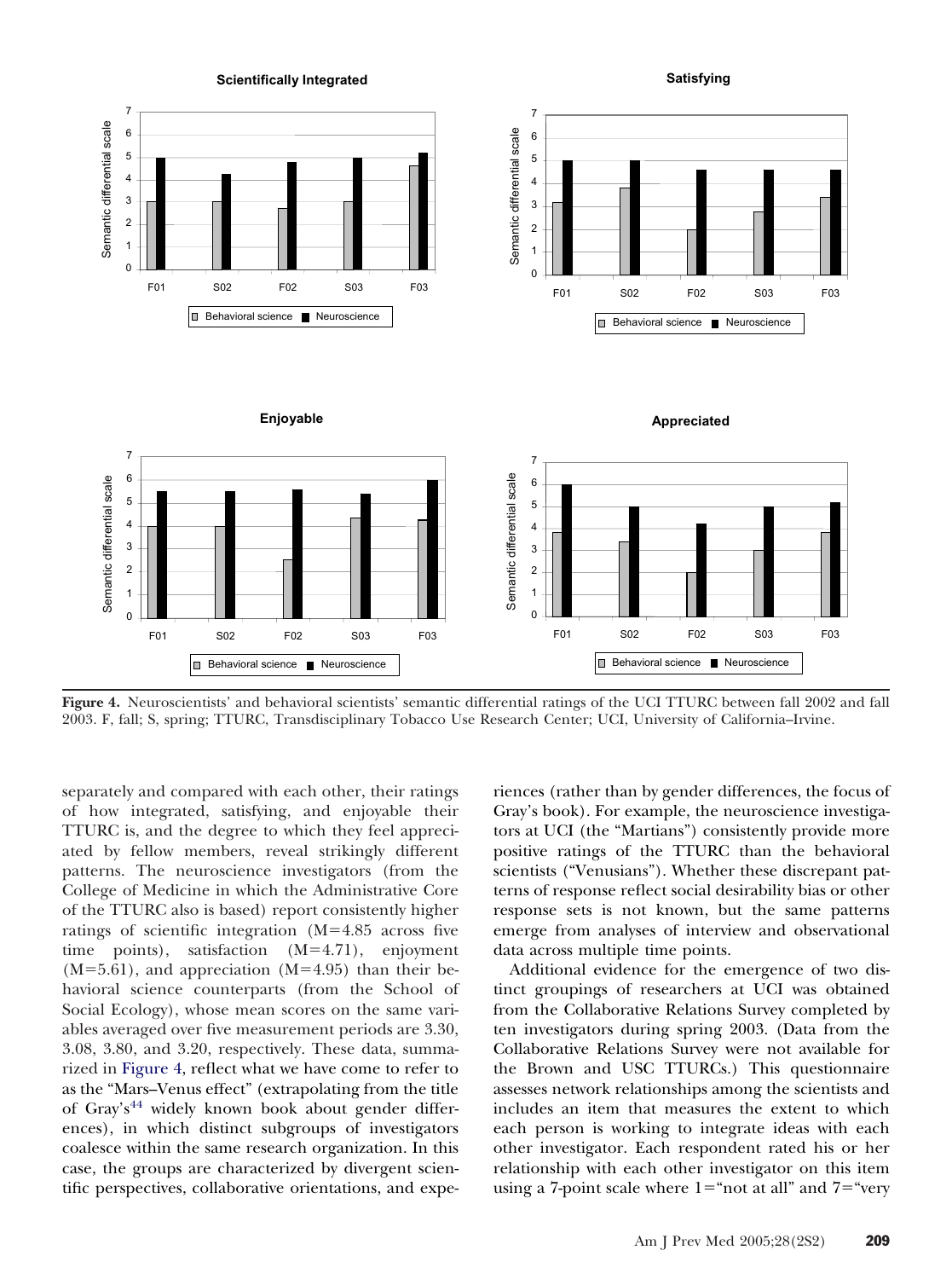

**Figure 5.** Correspondence analysis of the degree to which UCI TTURC investigators work closely with each other to integrate ideas. TTURC, Transdisciplinary Tobacco Use Research Center; UCI, University of California–Irvine.

much." Correspondence analysis<sup>45</sup> was used to represent graphically the relationships among investigators. Correspondence analysis provides a visual representation of the relationship between two or more variables—in this case, individual scientists. Applied to data such as respondents' scores on the Collaborative Relations Survey, the analysis produces column and row vectors which, when plotted graphically, reveal how each variable relates to the others in Euclidean space. The column and row vectors are then re-scaled to provide optimal scores, which are the coordinates for the data points in normalized Euclidean space. The data are displayed primarily in two dimensions, one horizontally along the x-axis and the other vertically along the y-axis. Once the data points are arrayed spatially, it is up to the researcher to interpret what the first and second dimensions represent and what explains the interpoint distances. Based on additional data [e.g., from interviews, meeting observations, and other surveys] gathered as part of the TD Core Study, it appears that the first dimension captures a scientist's role within the center such that project leaders [cases 1, 2, 3, 4, 5, 6, 9] are located on the left side of the figure and core directors [7, 10] are located on the right. The second dimension, arrayed vertically, appears to represent a scientist's departmental affiliation such that scientists from the College of Medicine [1, 2, 3, 4, 6] are clustered together and located higher on the plot, whereas scientists from the School of Social Ecology [5, 7, 9, 10] are located at some distance below them. Case 8 is an outlier and, as such, it is difficult to interpret its position. Figure 5 shows the network of relations among UCI investigators based on the extent to which

they work with each other to integrate ideas. Each numbered circle represents an investigator, and the distance between each point reflects how closely each person reported working with the others. For instance, investigators 1 and 6 work more closely than 1 and 10. Overall, the data reveal a cohesive subgroup among investigators 1, 2, 3, 4, and 6. These individuals (collectively referred to as "Martians") are all neuroscientists based within the College of Medicine. Investigators 5, 7, 8, 9, and 10, by contrast, appear to be less cohesively organized as a group and are relatively untethered with respect to integrating ideas with other members of the center. The latter group (collectively referred to as "Venusians") is comprised of behavioral and social scientists affiliated with the School of Social Ecology.

Together, the findings shown in [Figures 4](#page-7-0) and 5 suggest that in some instances transdisciplinary research centers encompassing a wide array of fields must confront the challenges of balancing "centrifugal" social forces—those that result in greater divergence and fragmentation—with "centripetal" tendencies toward convergence and integration (e.g., organizing frequent brainstorming sessions to overcome collaborative constraints and promote opportunities for informal faceto-face interaction). These countervailing forces are to be expected in research settings characterized by high levels of multidisciplinary diversity and geographic dispersion among participants but must be managed effectively so that they do not undermine progress toward transdisciplinary collaboration.

**Intellectual processes.** The intellectual processes of transdisciplinary scientific collaboration include team members' efforts to generate novel ideas, methods, and integrative conceptual frameworks. Interviews, surveys, and meeting observations revealed that certain settings and events, including centerwide retreats and smaller working group meetings, were especially useful in facilitating conceptual brainstorming and collaborative theory development among center members. The outcomes of these intellectual efforts are summarized below.

#### **Outcomes of Transdisciplinary Collaboration**

An important question raised by the emergence of different worldviews and distinct groups of researchers at UCI is whether the members of that TTURC, or any collaborative venture that encounters centrifugal tendencies toward fragmentation, can successfully achieve transdisciplinary collaborative outcomes. To address that question, the TD Core Study team examined various indicators of potential outcomes and products of transdisciplinary collaboration. One challenge inherent in evaluating transdisciplinary scientific ventures is that their outcomes emerge gradually and may not become evident for several years or even decades. The societal impacts of a transdisciplinary research initiative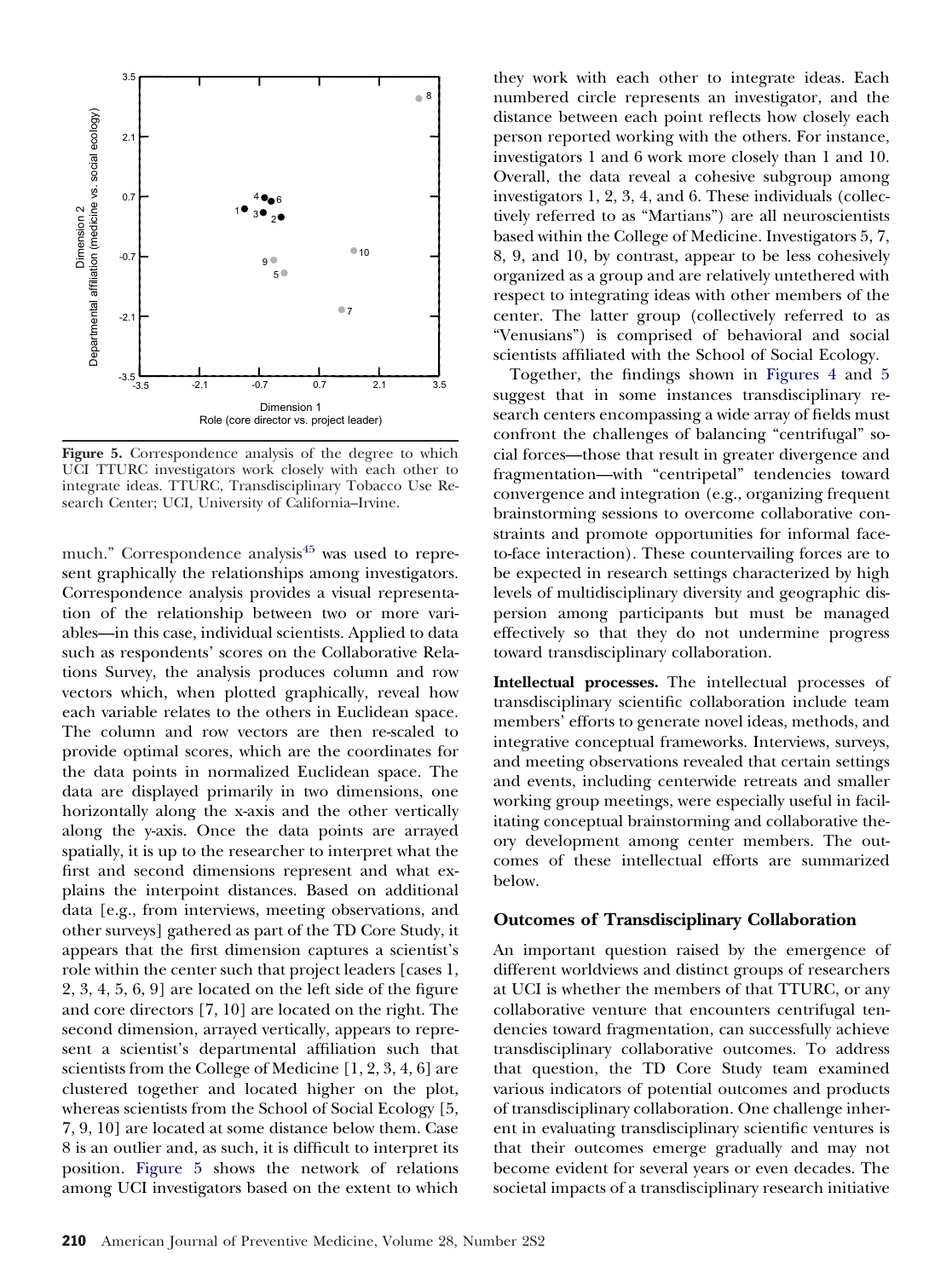such as the TTURC program (e.g., its influence on public policy or population health) require a broad historical timeframe (spanning  $\geq$  decades) for their assessment.

These methodologic challenges notwithstanding, it is possible to identify and assess near-term outcomes of scientific collaboration that may emerge during the initial phase (e.g., first 5 years) of a transdisciplinary research program. For instance, the "building blocks" of transdisciplinary intellectual collaboration are the integrative ideas and conceptual themes that arise through informal discussions and exchanges among two or more researchers from different fields. These novel ideas represent the intellectual capital generated by a transdisciplinary network or center. Accordingly, TTURC investigators were asked to identify any new ideas and conceptual themes they had developed through discussions with TTURC colleagues from the inception of the TTURC in 1999 onward. By compiling this inventory of novel ideas at the UCI and USC TTURCs through periodic interviews with investigators, we were able to trace in effect the intellectual history of those centers.

A detailed discussion of the intellectual themes developed by TTURC investigators is beyond the scope of this paper. It is apparent from the TD Core Study data, however, that each of the participating centers made considerable strides toward transdisciplinary integration over the course of the 5-year initiative. At Brown, a TTURC-based team of psychologists, economists, statisticians, and health policy researchers developed a shared economic model to assess the costs of smoking. At USC, TTURC members generated four new transdisciplinary research center proposals, one of which was funded (for an NIH Transdisciplinary Substance Abuse Prevention Center), and submitted a TTURC renewal proposal in 2004 that integrated USC's initial focus on culture and smoking with a genetics component. And at UCI, investigators identified new directions for transdisciplinary collaboration across multiple research projects (some involving partnerships with TTURCs at other universities), including the measurement of the effects of tobacco advertising on brain response and addiction circuits; and a study of the links among ethnicity, personality, and adolescent smoking patterns in the United States and China undertaken jointly by members of the UCI and USC TTURCs. The TD Core data, thus, suggest that investigators at all three TTURCs made tangible progress toward transdisciplinary conceptual integration over a 5-year period, despite the collaborative constraints encountered at some of the centers. It is unlikely that these new avenues of transdisciplinary collaboration would have occurred in the absence of the NIH TTURC Initiative.

## **Lessons Learned from TD Core Study of Transdisciplinary Collaboration and Implications for Active Living Research**

The benefits of transdisciplinary collaboration are widely heralded by scientists in many fields, yet the effectiveness of alternative strategies for promoting such collaboration is not well understood. The TD Core Study was undertaken to better understand the circumstances that enhance or hinder scientific collaboration at research centers in the field of tobacco science and beyond. The reported findings are qualified by the interpretive constraints on participant observation case studies mentioned earlier. They are useful, nonetheless, in illuminating certain collaborative processes and outcomes that can occur in the context of place-based transdisciplinary research centers. In that respect, they provide a basis for targeting and refining future organizational efforts to promote transdisciplinary collaboration in rapidly developing multidisciplinary fields such as active living research.

The diverse contextual circumstances faced by the USC, Brown, and UCI TTURCs influenced their readiness for collaboration, and led these centers to follow different pathways toward transdisciplinary integration. Whereas each of the TTURCs made valuable progress toward transdisciplinary integration, the pace and scope of this progress was slowed at certain centers by recurring disagreements over scientific and administrative matters especially during the early years of the Initiative. At UCI, these tensions apparently led to an organizational "filtering" process in which the most committed members of the center (and those with the greatest affinity among their disciplinary perspectives and departmental affiliations) continued to collaborate closely over the course of the Initiative, whereas other investigators working more independently on projects further removed from the neuroscience core of the TTURC became increasingly peripheral over time. A key question posed by these findings for future transdisciplinary initiatives is whether the centrifugal tendencies sometimes observed at large, highly diverse research centers are sufficiently powerful to undermine their long-term success and cost-effectiveness.

The findings from at least one other study of collaboration at an interdisciplinary research center suggest that too much "closeness" among team members and similarity among their scientific perspectives can foster "groupthink" and suppress innovation.<sup>23</sup> Some degree of scientific debate and collaborative tension may actually catalyze transdisciplinary discoveries and offset tendencies toward conventional thinking and excessive agreement among investigators. On the other hand, the TD Core data suggest that when investigators with widely different disciplinary backgrounds and spatially separate offices and laboratories undertake collaborative projects, the potential for group fragmentation and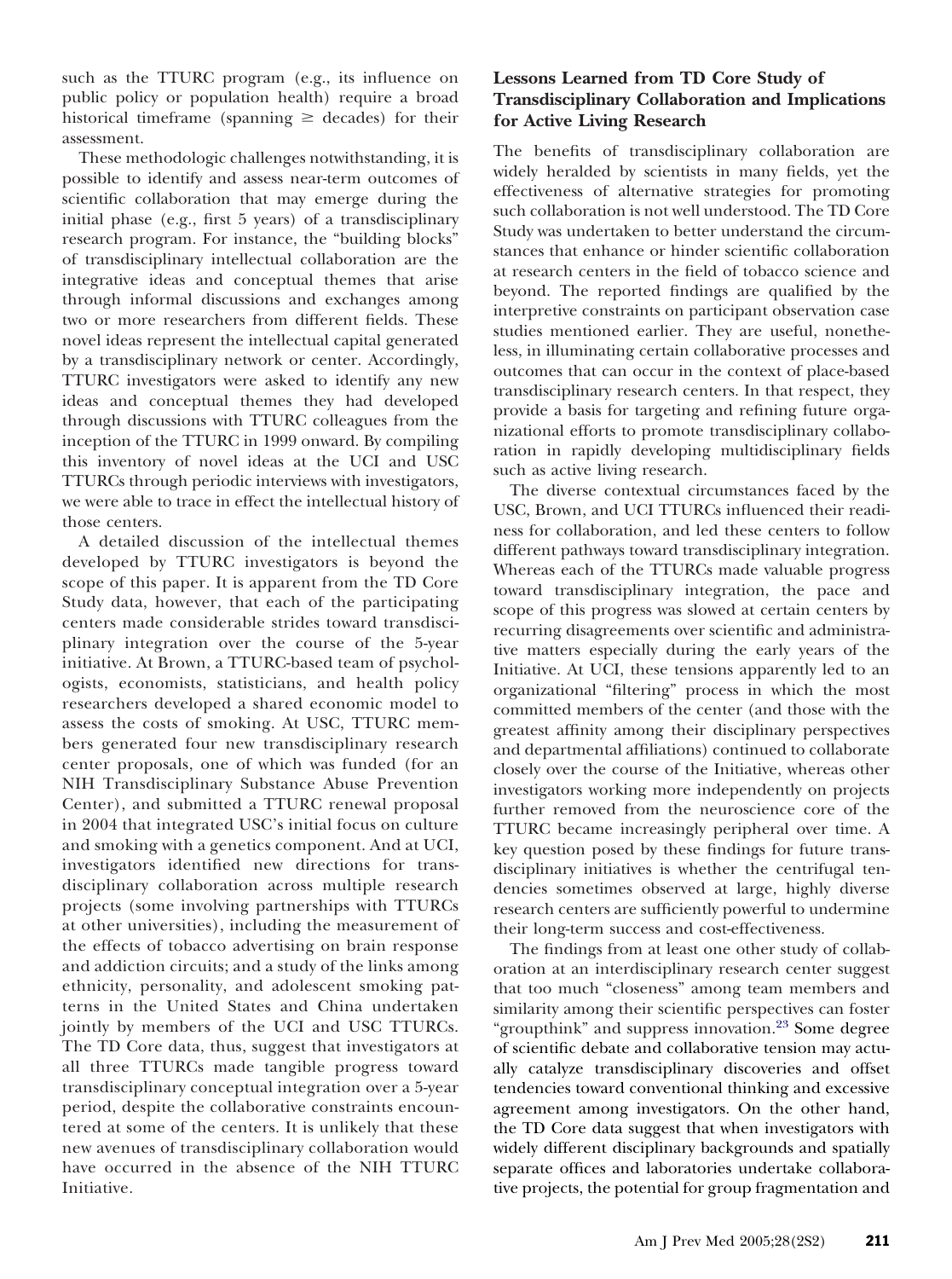polarization is strong. According to Festinger's<sup>46</sup> theory of social comparison, individuals generally seek others who are similar to themselves for purposes of validating their own attitudes, values, and opinions. Neuroscientists who share interests in genetic mechanisms of addiction, for example, are more likely to affiliate with each other than with social scientists at the same center whose interests are more distant from their own. Furthermore, the physical separation of neuroscientists' offices and laboratories from those of social scientists at the center only reinforce these centrifugal tendencies toward fragmentation. $47$  Thus, a major challenge facing future transdisciplinary research initiatives is to achieve an appropriate balance between diversity and debate among investigators on the one hand, and intellectual integration and social support on the other. If collaborative tensions and debates become too strident and distracting, they can inhibit spontaneity and creativity and undermine the long-term success of transdisciplinary research. Yet, a modicum of debate among proponents of different scientific worldviews may be useful in prompting conceptual integration in the short run and more substantial contributions to science and society in later years.

Taken together, findings from the TD Core Study suggest certain guidelines for organizing transdisciplinary research initiatives in the field of tobacco science, active living research, and beyond. When reviewing proposals for transdisciplinary programs and centers, audits of collaboration readiness should be performed by funding organizations and university administrators to identify contextual constraints on teamwork and integration. The audit should include a checklist of potential impediments to scientific collaboration including physical separation of investigators' research facilities, their lack of experience working together on prior projects, and the absence of formal or informal agreements among campus administrators who represent participating departments and schools. Prospective co-investigators should be required to address these issues as part of the proposal development process. It is especially important to ensure, before a transdisciplinary project begins, that participants will have ample opportunities for face-to-face interaction on a regular basis as well as convenient access to electronic communications technologies (e.g., wireless laptop or handheld computers, intranet sites, electronic bulletin boards). Also, to the extent possible, center directors and project leaders should have a track record of proven effectiveness in facilitating transdisciplinary collaboration. Low scores on these dimensions would signal the need to implement preparatory or remedial actions aimed at enhancing the prospects for collaborative success. The funding of scientifically meritorious proposals could be made contingent on the completion of these actions, including investigators' participation in workshops that explicitly address the challenges of transdisciplinary collaboration (and the steps that they can take to improve

their chances for success); assignment of shared research space by campus administrators for use by center members; and negotiation of administrative agreements between participating departments before the center is formally established.

As new initiatives to create transdisciplinary centers are implemented in the field of active living research and other scientific arenas, prospective efforts should be made to evaluate their effectiveness in promoting collaboration, intellectual integration, and contributions to science and society. The accumulation of evidence concerning the processes and outcomes of transdisciplinary collaboration is essential for developing a comprehensive science of interdisciplinarity. This emerging area of science studies $32,48-50$  would build on the findings from exploratory case studies of transdisciplinary collaboration<sup>15,18,23,27</sup> by providing prospective evaluations of specific strategies implemented in some centers (but not in comparison sites) aimed at enhancing the effectiveness of team research. Accordingly, federal agencies and private foundations should incorporate funding for transdisciplinary program evaluations when new grants for collaborative research programs and centers are awarded. These prospective evaluations would help assess the generalizability of findings from the TD Core Study to other research settings and shed light on the best ways to achieve an appropriate balance between spontaneity versus routinization of centerwide activities, transdisciplinary debate versus integration, and organizational cohesion versus fragmentation. Moreover, they would provide a basis for linking the early products of transdisciplinary collaboration at research centers (e.g., emergence of shared conceptual models) with longer-term outcomes at scientific, institutional, and societal levels.

The TD Core Study focused on contextual antecedents, collaborative processes, and outcomes associated with place-based centers rather than geographically dispersed research teams. Until prospective evaluations of these different strategies for organizing transdisciplinary research are completed, it is impossible to gauge their relative effectiveness. However, considering the sizable proportion of research center grant awards that must be allocated toward administrative infrastructure and operations, and the incremental rather than rapid returns on these investments at scientific and societal levels, the long term cost-effectiveness of placebased centers (e.g., over a 10- to 15-year period) cannot be taken for granted. Thus, new initiatives to establish transdisciplinary centers in the field of active living research should be supplemented by a diversified portfolio of funding strategies, including short-term grants for collaborative studies undertaken by geographically dispersed teams and national collaborations among university scientists working closely with researchers and professionals based in government agencies and nonprofit organizations. These diversified investments